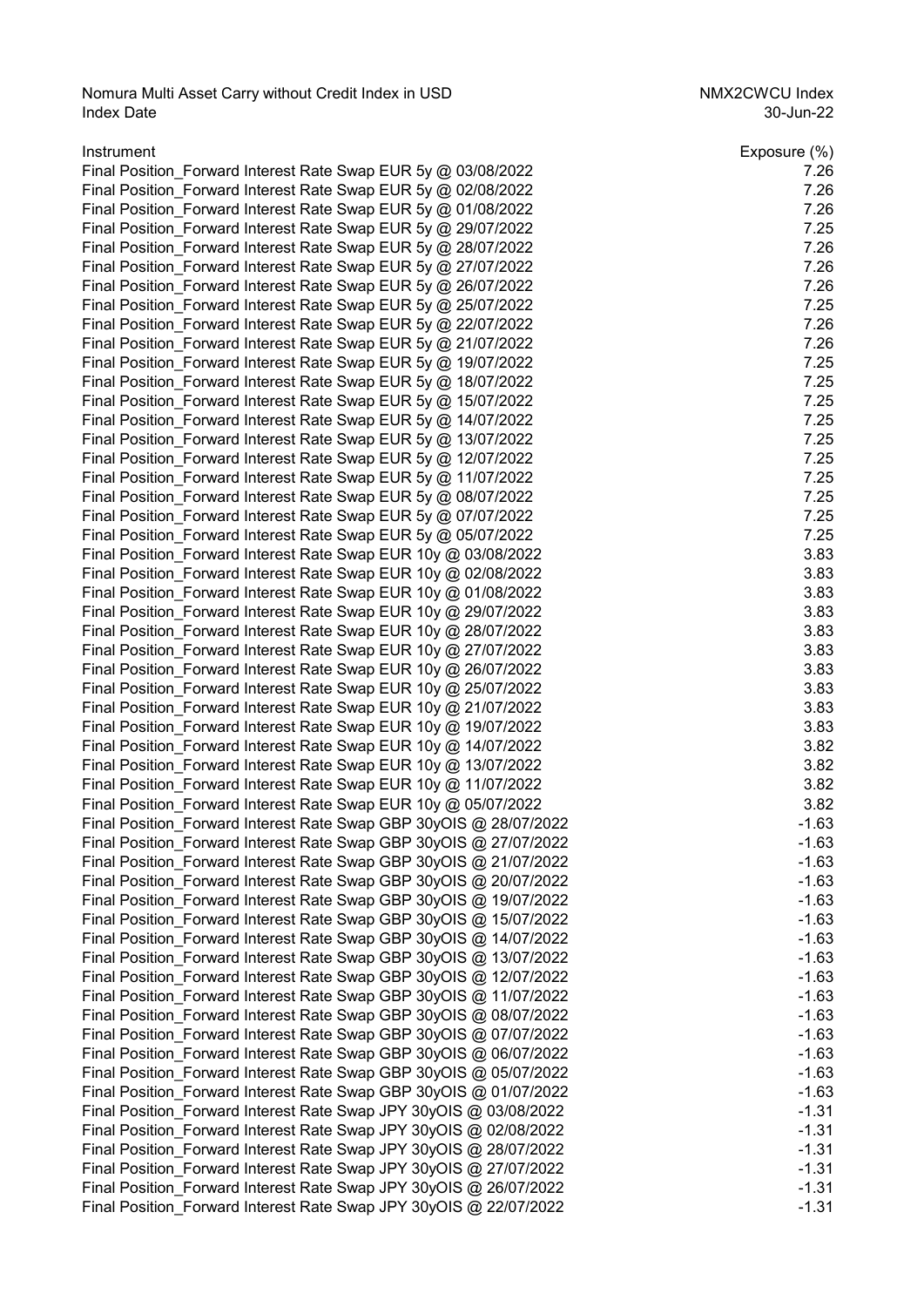| Final Position Forward Interest Rate Swap JPY 30yOIS @ 19/07/2022 | $-1.31$  |
|-------------------------------------------------------------------|----------|
|                                                                   |          |
| Final Position Forward Interest Rate Swap JPY 30yOIS @ 15/07/2022 | $-1.31$  |
| Final Position Forward Interest Rate Swap JPY 30yOIS @ 14/07/2022 | $-1.31$  |
| Final Position_Forward Interest Rate Swap JPY 30yOIS @ 13/07/2022 | $-1.31$  |
| Final Position_Forward Interest Rate Swap JPY 30yOIS @ 12/07/2022 | $-1.31$  |
| Final Position_Forward Interest Rate Swap JPY 30yOIS @ 11/07/2022 | $-1.31$  |
| Final Position Forward Interest Rate Swap JPY 30yOIS @ 08/07/2022 | $-1.31$  |
| Final Position_Forward Interest Rate Swap JPY 30yOIS @ 07/07/2022 | $-1.31$  |
|                                                                   |          |
| Final Position_Forward Interest Rate Swap JPY 30yOIS @ 05/07/2022 | $-1.31$  |
| Final Position Forward Interest Rate Swap USD 5yOIS @ 22/07/2022  | 7.48     |
| Final Position Forward Interest Rate Swap USD 5yOIS @ 18/07/2022  | 7.47     |
| Final Position_Forward Interest Rate Swap USD 5yOIS @ 15/07/2022  | 7.47     |
| Final Position_Forward Interest Rate Swap USD 5yOIS @ 12/07/2022  | 7.47     |
| Final Position_Forward Interest Rate Swap USD 5yOIS @ 08/07/2022  | 7.47     |
| Final Position_Forward Interest Rate Swap USD 5yOIS @ 07/07/2022  | 7.47     |
| Final Position_Forward Interest Rate Swap USD 30yOIS @ 03/08/2022 | $-1.72$  |
| Final Position_Forward Interest Rate Swap USD 30yOIS @ 02/08/2022 | $-1.72$  |
|                                                                   |          |
| Final Position_Forward Interest Rate Swap USD 30yOIS @ 01/08/2022 | $-1.72$  |
| Final Position Forward Interest Rate Swap USD 30yOIS @ 29/07/2022 | $-1.72$  |
| Final Position Forward Interest Rate Swap USD 30yOIS @ 28/07/2022 | $-1.72$  |
| Final Position_Forward Interest Rate Swap USD 30yOIS @ 27/07/2022 | $-1.72$  |
| Final Position Forward Interest Rate Swap USD 30yOIS @ 26/07/2022 | $-1.72$  |
| Final Position_Forward Interest Rate Swap USD 30yOIS @ 25/07/2022 | $-1.72$  |
| Final Position_Forward Interest Rate Swap USD 30yOIS @ 21/07/2022 | $-1.72$  |
| Final Position_Forward Interest Rate Swap USD 30yOIS @ 19/07/2022 | $-1.72$  |
|                                                                   | 11.83    |
| Final Position_AUD Forward @ 05/07/2022                           |          |
| Final Position_CAD Forward @ 05/07/2022                           | 21.56    |
| Final Position_CHF Forward @ 05/07/2022                           | $-32.97$ |
| Final Position_EUR Forward @ 05/07/2022                           | $-35.48$ |
| Final Position_GBP Forward @ 05/07/2022                           | 10.64    |
| Final Position_JPY Forward @ 05/07/2022                           | $-26.46$ |
| Final Position_NOK Forward @ 05/07/2022                           | 9.17     |
| Final Position_NZD Forward @ 05/07/2022                           | 32.98    |
| Final Position_SEK Forward @ 05/07/2022                           | $-11.99$ |
| Final Position_MXN Forward @ 15/08/2022                           | 12.06    |
|                                                                   |          |
| Final Position BRL Forward @ 15/08/2022                           | 25.19    |
| Final Position_CLP Forward @ 16/08/2022                           | 12.6     |
| Final Position_PLN Forward @ 16/08/2022                           | 4.47     |
| Final Position_HUF Forward @ 15/08/2022                           | 5.5      |
| Final Position_CZK Forward @ 15/08/2022                           | 4.89     |
| Final Position_ZAR Forward @ 15/08/2022                           | 2.87     |
| Final Position_IDR Forward @ 15/08/2022                           | $-6.68$  |
| Final Position_KRW Forward @ 16/08/2022                           | $-14.68$ |
| Final Position ILS Forward @ 15/08/2022                           | $-21.08$ |
| Final Position_SGD Forward @ 15/08/2022                           | $-12.91$ |
|                                                                   |          |
| Final Position_TWD Forward @ 15/08/2022                           | $-15.3$  |
| Final Position_INR Forward @ 17/08/2022                           | 0        |
| Final Position_PHP Forward @ 15/08/2022                           | 5.27     |
| Final Position_WTI CRUDE FUTURE Aug22                             | 16.42    |
| Final Position_BRENT CRUDE FUTR Sep22                             | $-0.14$  |
| Final Position NY Harb ULSD Fut Aug22                             | 4.91     |
| Final Position GASOLINE RBOB FUT Oct22                            | 5.05     |
| Final Position Low Su Gasoil G Dec22                              | 6.62     |
| Final Position NATURAL GAS FUTR Sep22                             | $-0.12$  |
|                                                                   |          |
| Final Position GOLD 100 OZ FUTR Dec22                             | 23.06    |
| <b>Final Position SILVER FUTURE</b><br>Sep22                      | $-0.08$  |
| Final Position_LME COPPER FUTURE Dec22                            | 7.21     |
| Final Position LME PRI ALUM FUTR Dec22                            | 5.45     |
| Final Position_LME ZINC FUTURE Dec22                              | 4.24     |